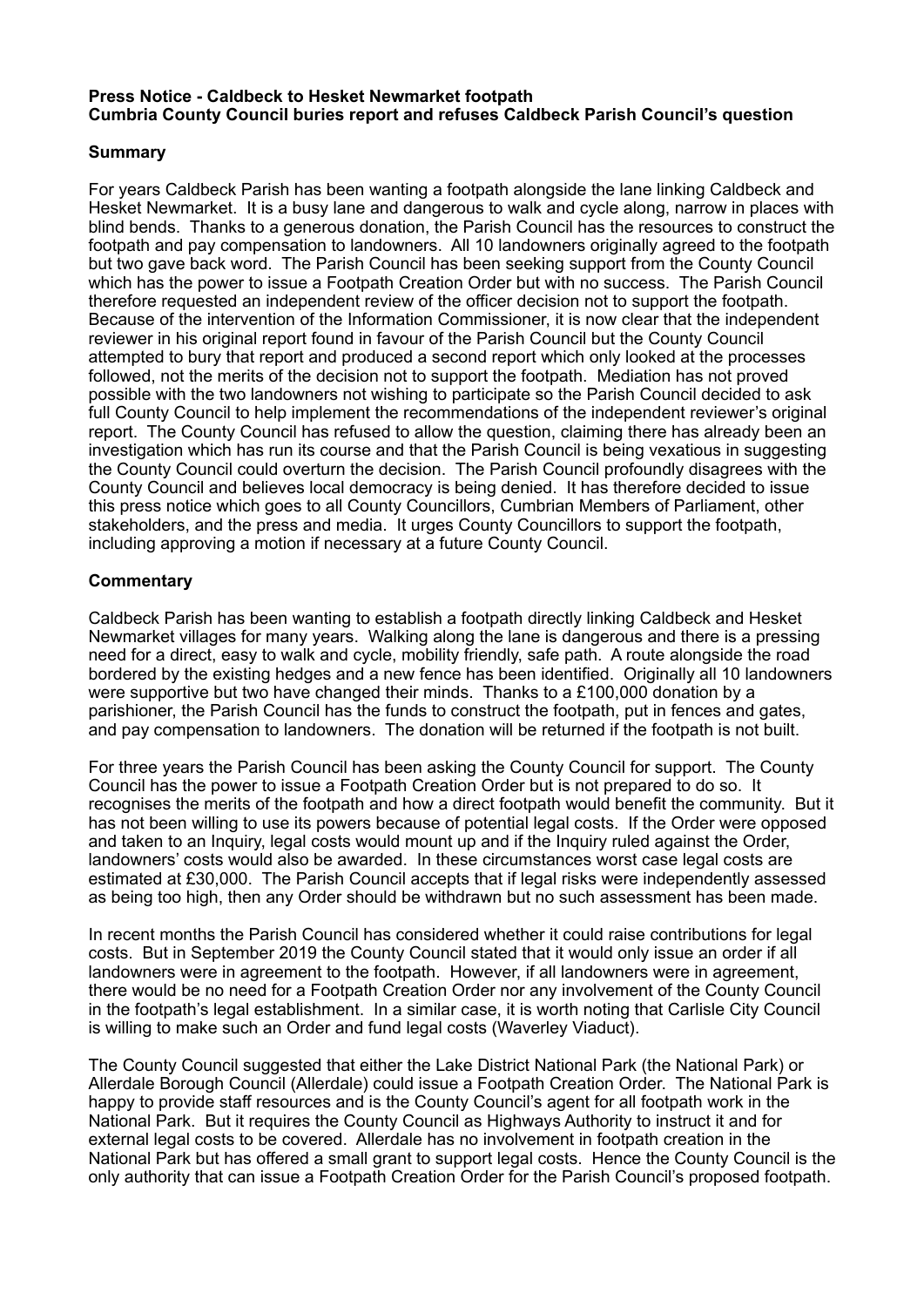In December 2017 the Parish Council asked Allerdale Local Committee for its support. Allerdale Local Committee advised the Parish Council to write to the Chief Executive, Katherine Fairclough, requesting a review of the merits of the officer decision not to issue a Footpath Creation Order. The Parish Council duly wrote to the Chief Executive on 10 December 2017 who tasked Dan Barton, Assistant Director Education and Skills, to undertake an independent review. He prepared a report on 21 February 2018 (the original report). The County Council sent a report from Dan Barton dated 26 April 2018 (the second report) to the Parish Council on 14 May 2018, more than 3 months after the County Council's timetable for concluding its review and only after the Parish Council had pressed repeatedly for its response. That second report confined itself to looking at the processes followed, not the merits of the decision not to support the footpath which was the Parish Council's overriding concern. The County Council sought to bury the original report but the Parish Council eventually secured its release after referring the matter to the Information Commissioner (21 August 2018) who ordered the County Council to provide the original report (15 March 2019). The County Council did so (26 April 2019), 5 days after the deadline.

The original report showed that the independent reviewer had concluded that the County Council should support the footpath, including issuing a Footpath Creation Order. It is deeply concerning that the County Council rewrote the original report and then sought to cover up that fact. Without the intervention of the Information Commissioner, no one would have known what had taken place. An independent review should be exactly that and independent reviewers should have the courage to stand by their conclusions, a point highlighted by the Information Commissioner. In releasing the original report the County Council sought to dismiss it, arguing that the independent reviewer had misunderstood the brief but the County Council had no record of the brief nor any terms of reference for the review. It would be for the County Council's Audit Committee to consider whether this case raises general questions about the status and robustness of independent reviews. Following receipt of the independent reviewer's original report, the Parish Council has discussed possible next steps with the County Council. The Parish Council was keen to see if mediation might lead to resolution but the County Council's offer of mediation by the Assistant Director responsible was rejected by the landowners. Mike Johnson, County Councillor for Thursby division (including Caldbeck) since May 2019, also offered to mediate but the landowners again said 'No'.

The Parish Council has discussed whether there are alternatives to the proposed footpath with the County Council and National Park. The network of existing footpaths could potentially be improved and upgrading may well be of merit. But any upgrading would not provide the direct, easy to use, safe route which is what the community wants. County Council and National Park officers agree that a route alongside the lane is the sensible solution.

The Parish Council has considered whether it would be helpful to put in the footpath where there is agreement. That would mean the footpath would emerge on the lane where it is particularly narrow and with blind bends. The County Council as Highways Authority would need to put up warning signs and some infrastructure such as painted road surface and paring back verges where possible to provide a safer walkway. But there would remain a serious risk from the traffic and there would be an expectation of greater use by pedestrians given the establishment of a part footpath and its signposting, which would encourage its use.

In December 2019 the Parish Council consulted parishioners about budget proposals and took the opportunity to ask for views about the long proposed footpath. 235 responses were received in total, which represents 40% of parishioners and covers some 50% of households. 70% of respondents were in favour of the footpath and the Parish Council continuing to press for its establishment. Whilst 30% of respondents currently walk along the lane, 70% said they would use the new footpath. Those currently using the lane would use the footpath more frequently than they use the lane. There were some 100 comments about the danger posed by the road from traffic. These sentiments were shared in an online petition in December 2017 which attracted more than 1,600 signatures expressing support for a direct footpath.

There was a 52:48 majority in support of the Parish Council lobbying the County Council to take action. The Parish Council recognises the caution expressed by some respondents and would much prefer consensus and agreement. But the Parish Council also has to weigh the risks posed to pedestrians and cyclists by traffic along the lane. Some parishioners have shown a willingness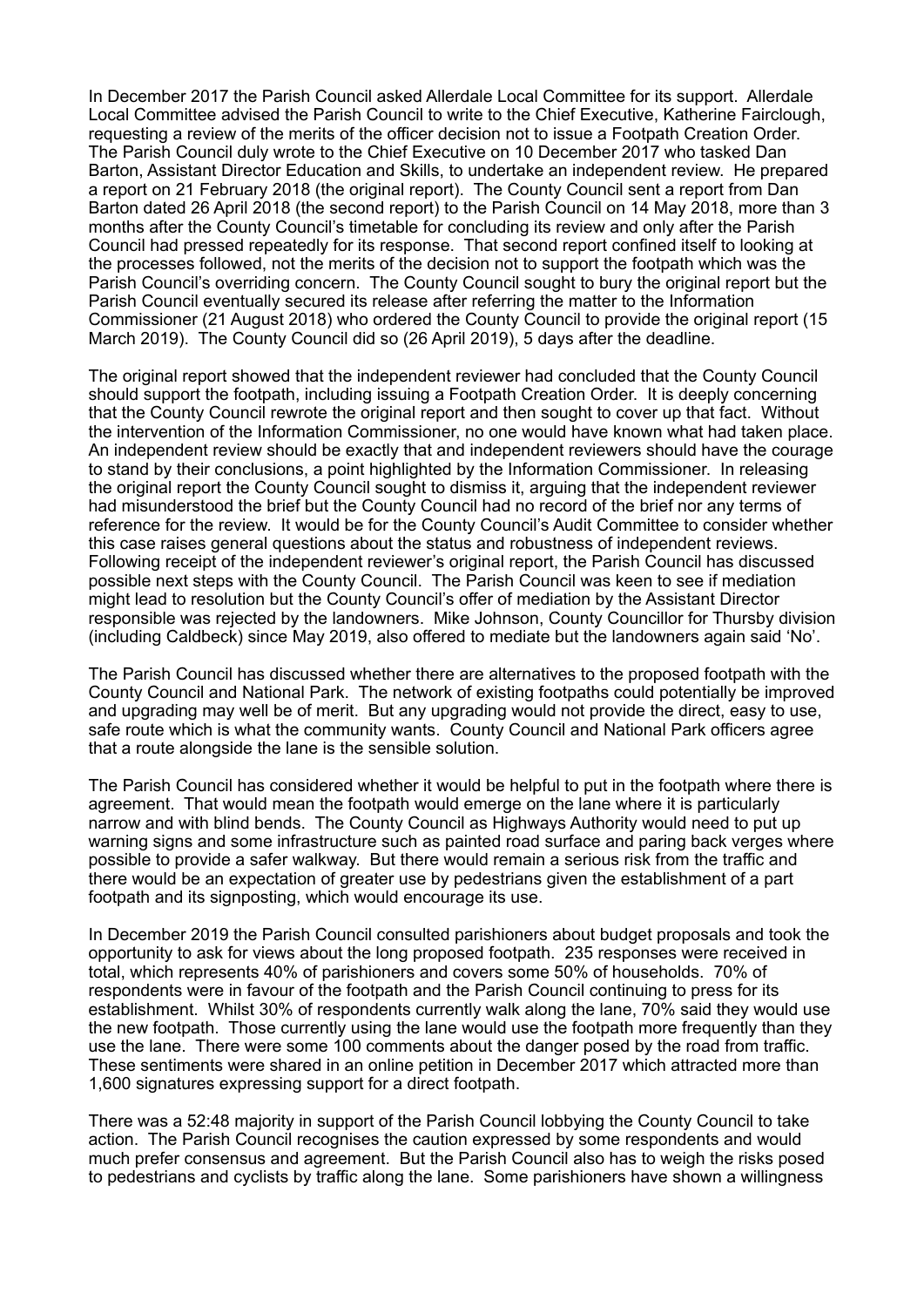to contribute to legal costs. More than £6,000 has been indicated with numerous people not wishing to suggest a figure at this stage.

The Parish Council believes the County Council should now implement the recommendations of its independent reviewer. The County Council should work with the National Park and the Parish to establish the footpath, and be prepared to issue a Footpath Creation Order. It is deeply frustrating that the entire project, which should have been a model of collaborative working that fits so well with the County Council's professed leadership role for Local Government in Cumbria, has made such little progress. But at no stage has the County Council been willing to sit down with the National Park and the Parish Council at Cabinet or senior level to see how best all parties could work to establish a footpath of lasting benefit to the community, largely funded by a donation.

# **Question for County Council**

The Parish Council therefore wished to ask the following question at County Council on 9 January 2020 as a means of highlighting its concerns and pressing for County Council action:

**In light of the independent reviewer's original report concluding that the County Council should support the establishment of a direct footpath between Caldbeck and Hesket Newmarket, the recent restatement of local support for the footpath, the dangers confronting those walking or cycling along the road, and the generous donation which would fund a public asset of lasting benefit to the community and which would have to be returned if the footpath is not established, will County Councillors require the County Council to use its powers to issue a Footpath Creation Order, if necessary by proposing such a motion at a future meeting of the County Council?** 

The County Council has ruled that the question is not appropriate for a full Council meeting. It points out that questions can be excluded: where there is already an existing right of appeal or a separate complaints process; or anything it considers to be vexatious, abusive or otherwise inappropriate.

As regards the Parish Council's concerns about the footpath, the County Council argues there has already been a separate complaints process on the footpath and putting full Council in the position of appeals forum would be wholly inappropriate. It states that the complaints process concluded that the decision not to support a footpath creation order had been taken correctly and by the authorised decision maker citing the independent reviewer's second report dated 26 April 2018.

Furthermore, a meeting of full Council is not the authorised decision maker in this matter which means it "*could not require the Council to use its powers to issue a footpath creation order*", whether by motion or otherwise. This, the County Council argues, means the question would also be excluded as it is inappropriate to ask full Council to do something it is not authorised to do.

The Parish Council takes issue with this ruling on a number of grounds.

The County Council has a scheme of delegation and officer decisions but its Constitution is explicit that those giving the delegation can choose to exercise the function: "*Where a power has been delegated to an officer the person or body that has delegated the function is not prevented from exercising the function*." (Constitution Part 3 paragraph 2.4). That gives Councillors the final say should they so wish. Councillors are able to submit motions to County Council and ultimately, if Councillors feel strongly about an issue, they do have a mechanism for asserting their view.

As regards the footpath, the Parish Council requested an independent review of the decision not to support the footpath as suggested by Allerdale Local Committee in December 2017. The Parish Council did not raise a complaint; it was the County Council that chose to classify the Parish Council's request as a complaint. The independent reviewer assured the Parish Council that he would address the merits of the decision not to support the footpath. That is what he did in his original report and he concluded the County Council should support the footpath. The County Council then attempted to bury his report which the Information Commissioner ruled had to be released.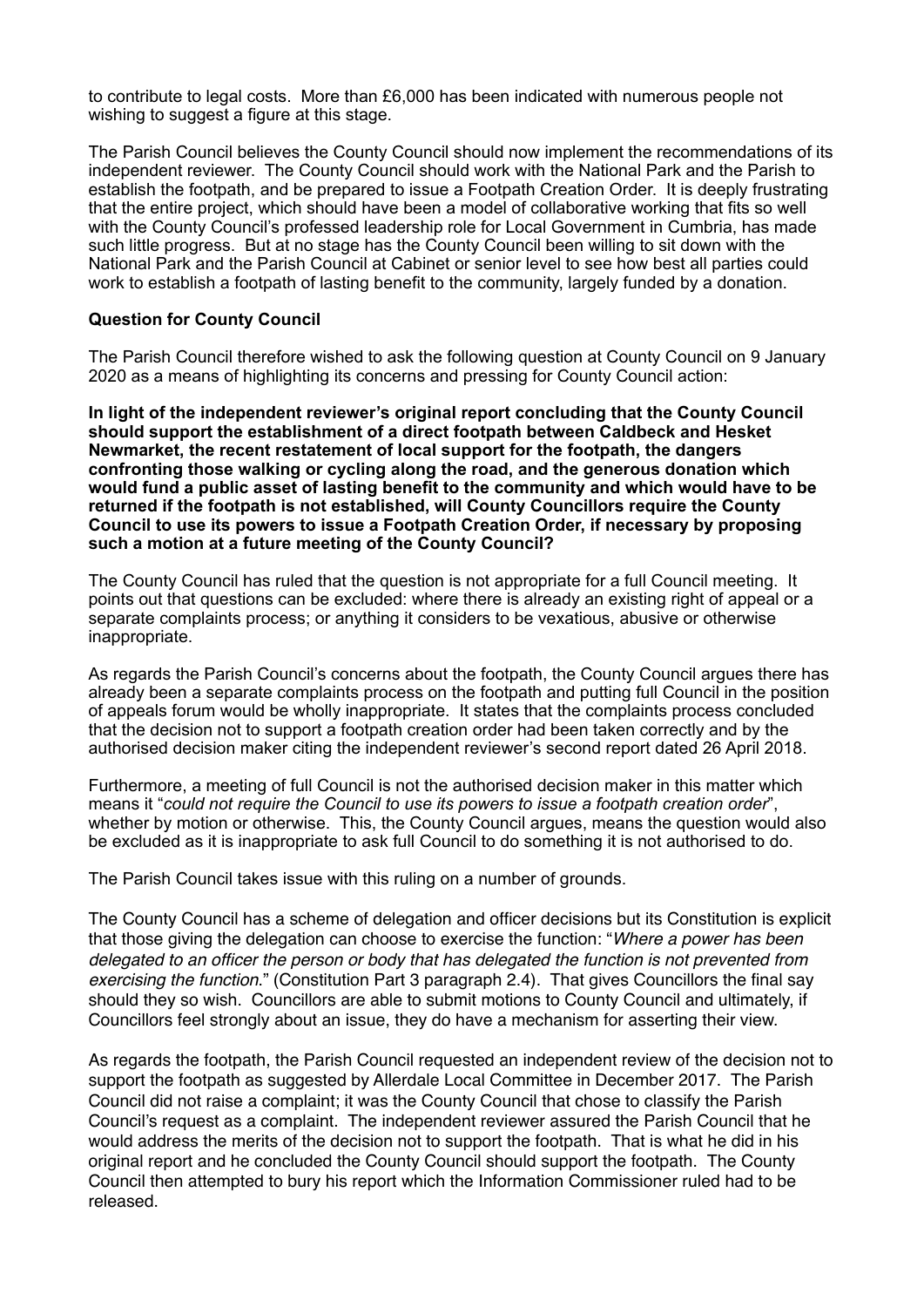Far from being vexatious, the Parish Council is simply wanting to establish the footpath and believes that County Councillors should be able to express their views. A number of County Councillors are also Carlisle City Councillors and that local authority has taken a very different view to using its powers of issuing a Footpath Creation Order in the Waverley Viaduct case. The County Council says it will only issue a Footpath Creation Order where all landowners are in agreement but in these circumstances there is of course no need for a Footpath Creation Order. The County Council's position is absurd - it will only use its powers when they are not needed.

If the County Council had wished to look critically at its processes to learn lessons, it should have considered two critical points:

- Whilst claiming to be the lead authority for local government in Cumbria, the County Council has never sat down with the National Park (which has been willing to provide staff resources to process the Footpath Creation Order) and the Parish Council to see what could be done by working collaboratively. Had that been undertaken at the outset, the project might have provided a model for effective local government working that the County Council claims to facilitate. But despite the Parish Council's many requests, the County Council refused any joint meeting.
- Throughout the entire process, the County Council has failed to meet its many deadlines, months late for internal deadlines and weeks late for statutory deadlines.

## **Contacts**

Tim Cartmell, Chairman, Caldbeck Parish Council 016974 78484

Norman Atkinson, Parish Councillor, Footpath Working Group 016974 78546

Simon Smith, Caldbeck Parish Council Clerk, Sandale Barn, Sandale, Boltongate, Wigton CA7 1DE 016973 71008 [caldbeckparishclerk@gmail.com](mailto:caldbeckparishclerk@gmail.com)

## **Caldbeck to Hesket Newmarket footpath - Chronology and Documents**

#### **Developments to December 2017**

## **A full account of the background to the footpath and the chronology to December 2017 is set out in the Parish Council's letter to all County Councillors 23 December 2017** [\(here](http://www.caldbeck.org.uk/wp-content/uploads/Letter-to-County-Councillors-23.12.17.pdf))**.**

In brief, the proposal for a direct footpath, linking Caldbeck and Hesket Newmarket villages, safe, easy to work and mobility friendly, came from a referendum of parishioners which resulted in the **Caldbeck Parish Plan 2005-15**. It was the main request from the consultation: 173 out of 200 suggestions were for the establishment of the footpath.

**2005** - Caldbeck Parish Council obtained the oral agreement of all landowners to a route on the north side of the road. During detailed planning, objections raised about the north side and a route was prepared on the south side.

A resident of the Parish offered a £100,000 donation to fund the compensation to the landowners, the new fencing and Works, and the construction of a wheel chair friendly footpath. Surveyors were instructed to draw detailed plans and agree Works with each landowner. One landowner then gave back word and the scheme was dropped for several years.

**2013 to 2016** - the landowner told a Parish Councillor that he would allow the footpath on the north side. The scheme was resurrected, and after talking to the other landowners, and Cumbria County Council Highways and the Lake District National Park Authority, a route was worked out which had everyone's consent and which was confirmed in correspondence. Detailed plans were drawn and the Works agreed with the landowners. Call Options were drawn and completed by 8 of the 10 landowners but two landowners gave back word. £6,000 has been spent on fees, mainly the landowners' solicitors costs and the mapping costs.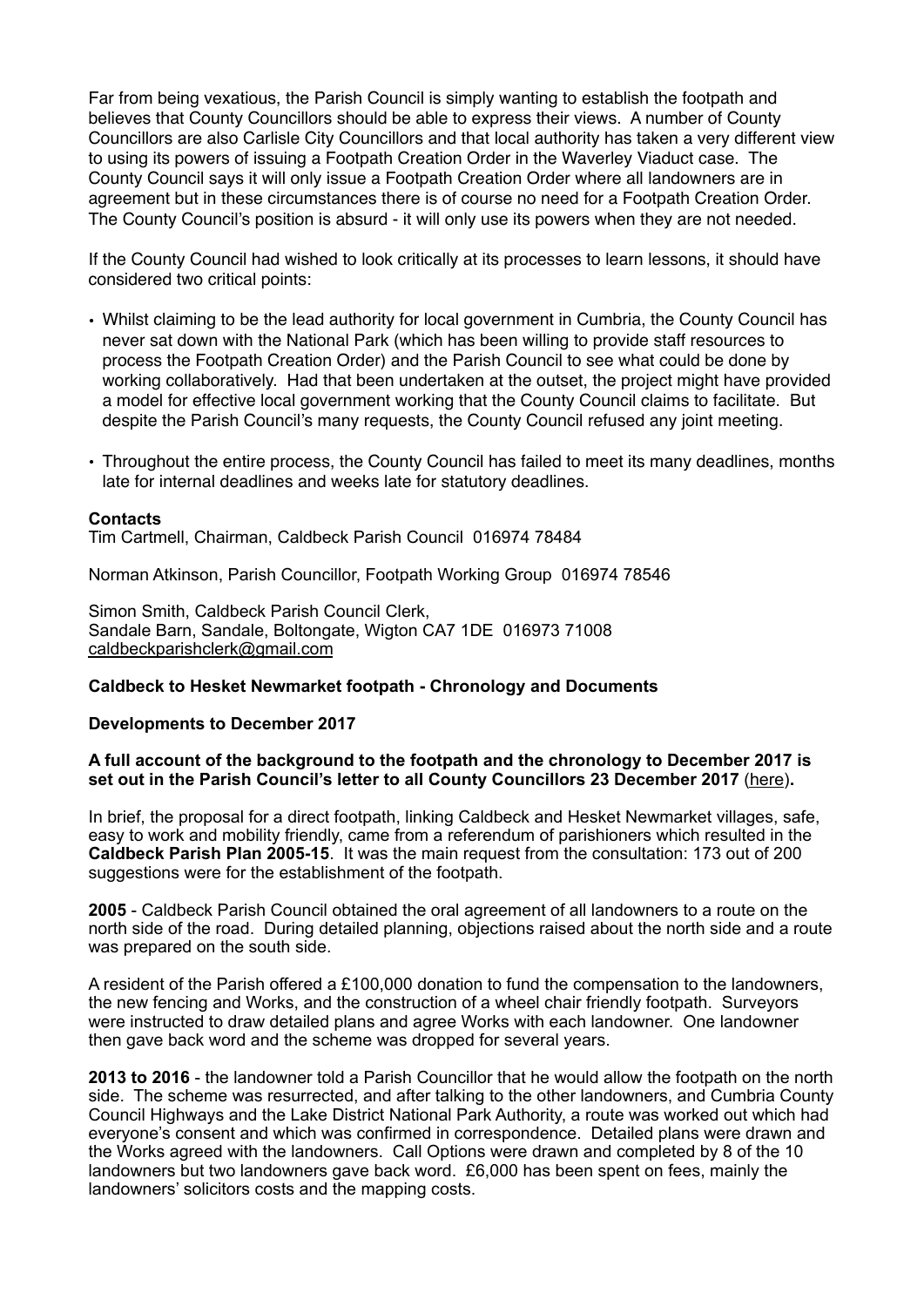The Parish Council considered that that the only way forward was to make a Footpath Creation Order under section 26 of the Highways Act 1980. Only the County Council or a District Council can make an order. The proposed footpath is in the Lake District National Park and the National Park acts as agents for the County Council for footpath matters. Allerdale Borough Council is not involved in footpath creation: it may take action to deal with obstructions on existing footpaths only.

**December 2016** - the Parish Council asked the County Council for help to establish the footpath through using its power to issue a Footpath Creation Order.

**March 2017** - the Parish Council met County Council officers but was concerned by the absence of any enthusiasm for supporting the footpath.

**August 2017** - the County Council informed the Parish Council that officers had recommended that the County Council should not proceed with a Footpath Creation Order.

**September 2017** - the Parish Council had a second meeting with senior officers. They walked the part of the footpath for which the Parish Council is asking the County Council to issue a Footpath Creation Order. They saw merit in the footpath but restated their view that as the County Council does not have a statutory duty to pursue an Order it will not given the costs and financial risks.

**December 2017** - The Parish Council decided to ask County Councillors for their support, making use of the County Council's public participation arrangements. The intention was to ask Allerdale Local Committee for its support as a prelude to raising the issue at Full County Council.

## **Chronology since December 2017**

**The majority of documents referred to up to 21 August 2018 are included in the supporting papers sent to the Information Commissioner and are published in full** 

**5 December 2017** - Caldbeck Parish Council attends Cumbria County Council's Allerdale Local Committee and asks for support for the footpath.

**10 December 2017** - Caldbeck Parish Council writes to Katherine Fairclough, Chief Executive Cumbria County Council, asking for an independent review of the officer decision not to support the footpath ([here\)](http://www.caldbeck.org.uk/wp-content/uploads/Doc-B-Letter-to-KF-10.12.17.pdf).

**18 December 2017** - Caldbeck Parish Council launches on line petition asking for support for the footpath. It attracted more than 1,600 signatures.

**23 December 2017, 4 and 10 January 2018** - Caldbeck Parish Council writes to all Cumbria County Councillors (emails [here](http://www.caldbeck.org.uk/wp-content/uploads/Covering-emails-to-County-Councillors.pdf) and letter [here\)](http://www.caldbeck.org.uk/wp-content/uploads/Letter-to-County-Councillors-23.12.17.pdf).

**5 February 2018** - Dan Barton, Assistant Director Cumbria County Council, the independent reviewer, visits Caldbeck to meet the Parish Council and see the site of the proposed footpath.

**21 February 2018** - Dan Barton, Assistant Director Cumbria County Council, produces his original report [\(here](http://www.caldbeck.org.uk/wp-content/uploads/Original-report-of-Independent-Reviewer-21.2.18.pdf)).

**26 April 2018** - Dan Barton, Assistant Director Cumbria County Council, produces his second report [\(here](http://www.caldbeck.org.uk/wp-content/uploads/Doc-G1-Report-dated-26.4.18.pdf)).

**14 May 2018** - Cumbria County Council provides its outcome of the independent review, including a copy of Dan Barton's second report [\(here](http://www.caldbeck.org.uk/wp-content/uploads/Doc-G1-Report-dated-26.4.18.pdf)).

**29 May 2018** - Caldbeck Parish Council writes to Katherine Fairclough, Chief Executive Cumbria County Council, asking for documents under Freedom of Information referred to in Cumbria County Council's 14 May 2018 correspondence, with a statutory deadline of 27 June 2018 [\(here](http://www.caldbeck.org.uk/wp-content/uploads/Doc-H1-Letter-to-KF-29.5.18.pdf)).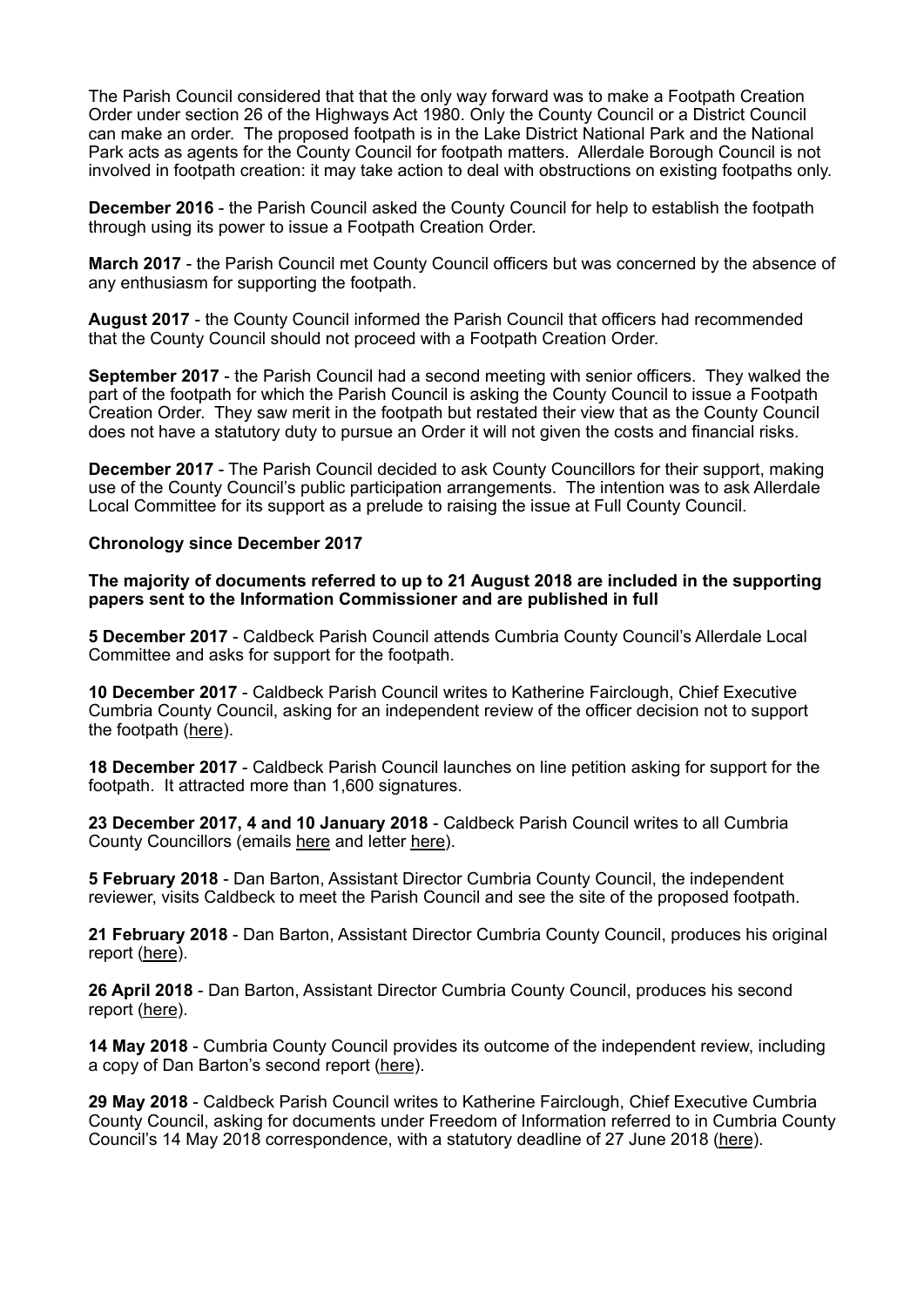**10 July 2018** - Cumbria County Council provides its response to 29 May 2018 request for documents. It refused to release the independent reviewer's original report claiming exemption [\(here](http://www.caldbeck.org.uk/wp-content/uploads/Doc-I1-Letter-from-CCC-10.7.18.pdf)).

**2 August 2018** - Having taken advice from the Office of the Information Commissioner, Caldbeck Parish Council asks Cumbria County Council to look again at the non disclosure of the independent reviewer's original report, requesting a response by 16 August 2018 [\(here](http://www.caldbeck.org.uk/wp-content/uploads/Doc-J-Letter-to-KF-2.8.18.pdf)).

**16 August 2018** - Cumbria County Council concludes that it has correctly followed procedures and confirms it will not release the independent reviewer's original report [\(here](http://www.caldbeck.org.uk/wp-content/uploads/Doc-K1-Letter-from-KF-15.8.18.pdf) and [here](http://www.caldbeck.org.uk/wp-content/uploads/Doc-K2-Letter-from-CCC-16.5.18.pdf)).

**21 August 2018** - Caldbeck Parish Council writes to the Information Commissioner to ask for a review of Cumbria County Council's refusal to release the independent reviewer's original report.

# **Letter to Information Commissioner** [\(here](http://www.caldbeck.org.uk/wp-content/uploads/Information-Commissioner-21-August-2018.pdf)) **and documents attached**:

- July 2011 version 4 of the Cumbria County Council Corporate Compliments, Comments and Complaints Procedure [\(here](http://www.caldbeck.org.uk/wp-content/uploads/Doc-A-Complaints-Procedure.pdf)).
- 10 December 2017 Caldbeck Parish Council to Cumbria County Council requesting review of the County Council's decision not to support the footpath and that the Parish Council make use of public participation to present its case to Council [\(here](http://www.caldbeck.org.uk/wp-content/uploads/Doc-B-Letter-to-KF-10.12.17.pdf)).
- 15, 20 and 21 December 2017 Cumbria County Council to Caldbeck Parish Council emails. The County Council treated the Parish Council's letter as a complaint and made arrangements to investigate the complaint under its complaint procedures [\(here](http://www.caldbeck.org.uk/wp-content/uploads/Doc-C-Emails-from-CCC-Dec-2017.pdf)).
- 5 February 2018 Caldbeck Parish Council's brief for Dan Barton in preparation for meeting on this date [\(here](http://www.caldbeck.org.uk/wp-content/uploads/Doc-D-Dan-Barton-brief-5.2.18.pdf)).
- 26 February 2018 Dan Barton email to Caldbeck Parish Council, stating he had submitted his completed report to the Chief Executive [\(here](http://www.caldbeck.org.uk/wp-content/uploads/Doc-E-Dan-Barton-email-26.02.18.pdf)).
- 2 April 2018, 3 May 2018 and 11 May 2018 Caldbeck Parish Council to Cumbria County Council - letters and email sent requesting release of the outcome of the County Council's investigation of the Parish Council's complaint under Freedom of Information ([here,](http://www.caldbeck.org.uk/wp-content/uploads/Doc-F1-Letter-to-KF-2.4.18.pdf) [here](http://www.caldbeck.org.uk/wp-content/uploads/Doc-F2-Letter-to-KF-3.5.18.pdf) and [here](http://www.caldbeck.org.uk/wp-content/uploads/Doc-F3-Email-to-CCC-11.5.18.pdf)).
- 14 May 2018 Cumbria County Council to Caldbeck Parish Council results of investigation of complaint [\(here](http://www.caldbeck.org.uk/wp-content/uploads/Doc-G1-Report-dated-26.4.18.pdf) and [here](http://www.caldbeck.org.uk/wp-content/uploads/Doc-G2-Email-from-CCC-14.5.18.pdf)).
- 29 May 2018 Caldbeck Parish Council to Cumbria County Council requesting documents under Freedom of Information legislation [\(here](http://www.caldbeck.org.uk/wp-content/uploads/Doc-H1-Letter-to-KF-29.5.18.pdf)).
- 10 July 2018 Cumbria County Council to Caldbeck Parish Council response to Freedom of Information request [\(here](http://www.caldbeck.org.uk/wp-content/uploads/Doc-I1-Letter-from-CCC-10.7.18.pdf) and [here\)](http://www.caldbeck.org.uk/wp-content/uploads/Doc-I2-CCC-Portfolio-Holders-11.9.17.pdf).
- 2 August 2018 Caldbeck Parish Council to Cumbria County Council requesting review of decision to claim exemption from releasing report dated 21 February 2018 ([here\)](http://www.caldbeck.org.uk/wp-content/uploads/Doc-J-Letter-to-KF-2.8.18.pdf).
- 15 and 16 August 2018,Cumbria County Council to Caldbeck Parish Council responses to request for meeting and results of internal review [\(here](http://www.caldbeck.org.uk/wp-content/uploads/Doc-K1-Letter-from-KF-15.8.18.pdf) and [here](http://www.caldbeck.org.uk/wp-content/uploads/Doc-K2-Letter-from-CCC-16.5.18.pdf)).
- 21 August 2018 Caldbeck Parish Council to Cumbria County Council, requesting review of the appropriateness of using Environmental Information Regulations given the Parish Council requested information under Freedom of Information legislation [\(here](http://www.caldbeck.org.uk/wp-content/uploads/Doc-L-Letter-to-KF-21.8.18.pdf)).

**October 2018 to March 2019** - Attempts by Angela Jones, Assistant Director Cumbria County Council, to act as mediator between the landowners and Caldbeck Parish Council, aiming to secure agreement for a footpath. Mediation was rejected by the landowners. Also discussions between Cumbria County Council and Caldbeck Parish Council to see if a part footpath might be established where there is agreement and whether County Council Highways would be able to mitigate risks where walkers would join the lane. Discussions on the part path were inconclusive.

**15 March 2019** - Office of the Information Commissioner issues decision notice requiring Cumbria County Council to disclose the independent reviewer's original report by 21 April 2019 [\(here](http://www.caldbeck.org.uk/wp-content/uploads/Information-Commissioner%E2%80%99s-Decision-Notice-15.3-19.pdf)).

**24 April 2019** - Caldbeck Parish Council writes to Cumbria County Council advising that unless it receives the independent reviewer's original report by 26 April 2019, it would inform the Information Commissioner of the County Council's failure to comply with the statutory deadline which would lead to the County Council being held in contempt of court [\(here\)](http://www.caldbeck.org.uk/wp-content/uploads/Emails-requesting-release-of-report-.pdf).